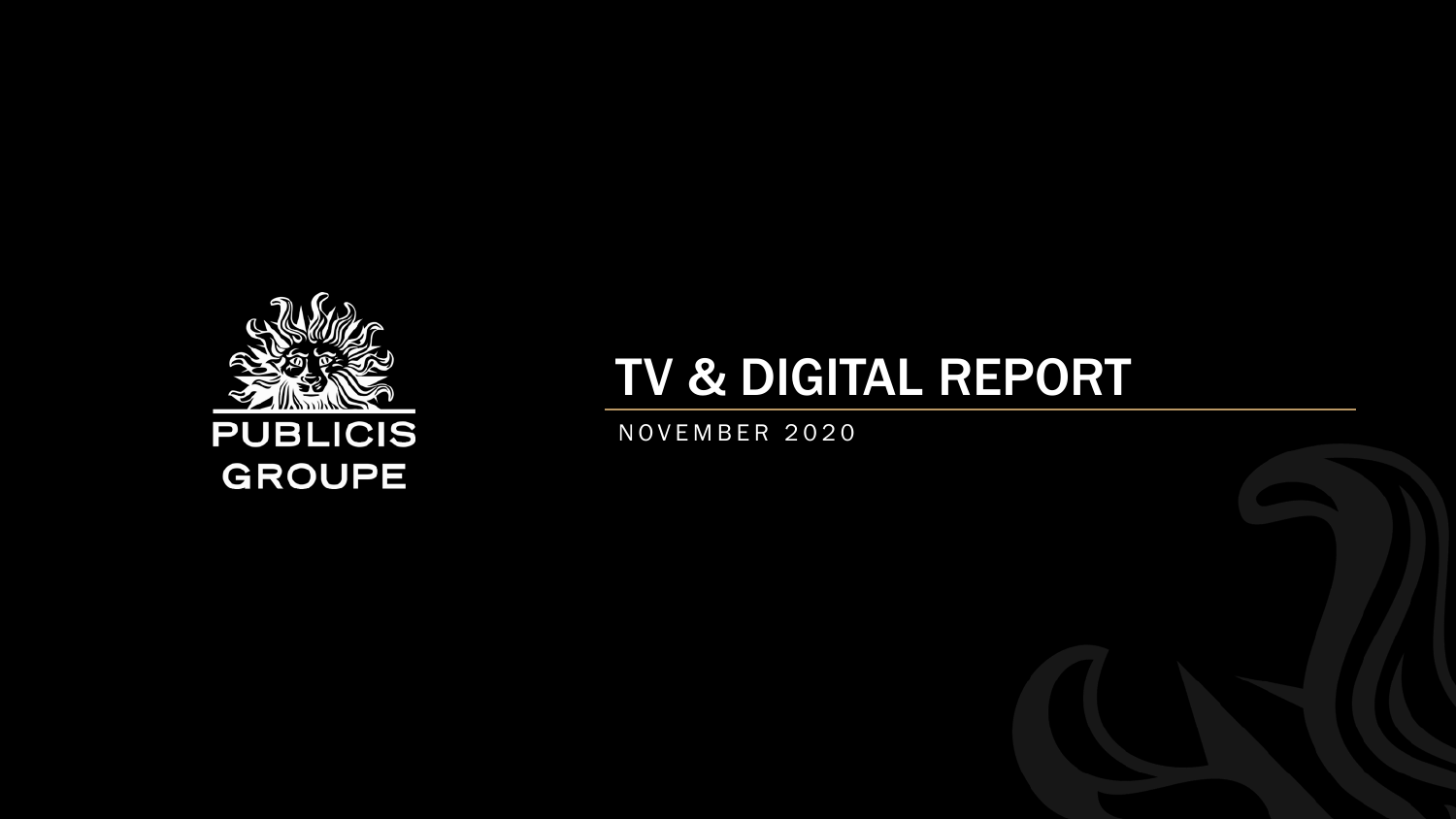

# TV REPORT

#### FOCUSED ON CENTRAL PT NEWS

Source: GARB and Nielsen Admosphere Data: People meter, national base TG: A 18-49 Currency: BGN gross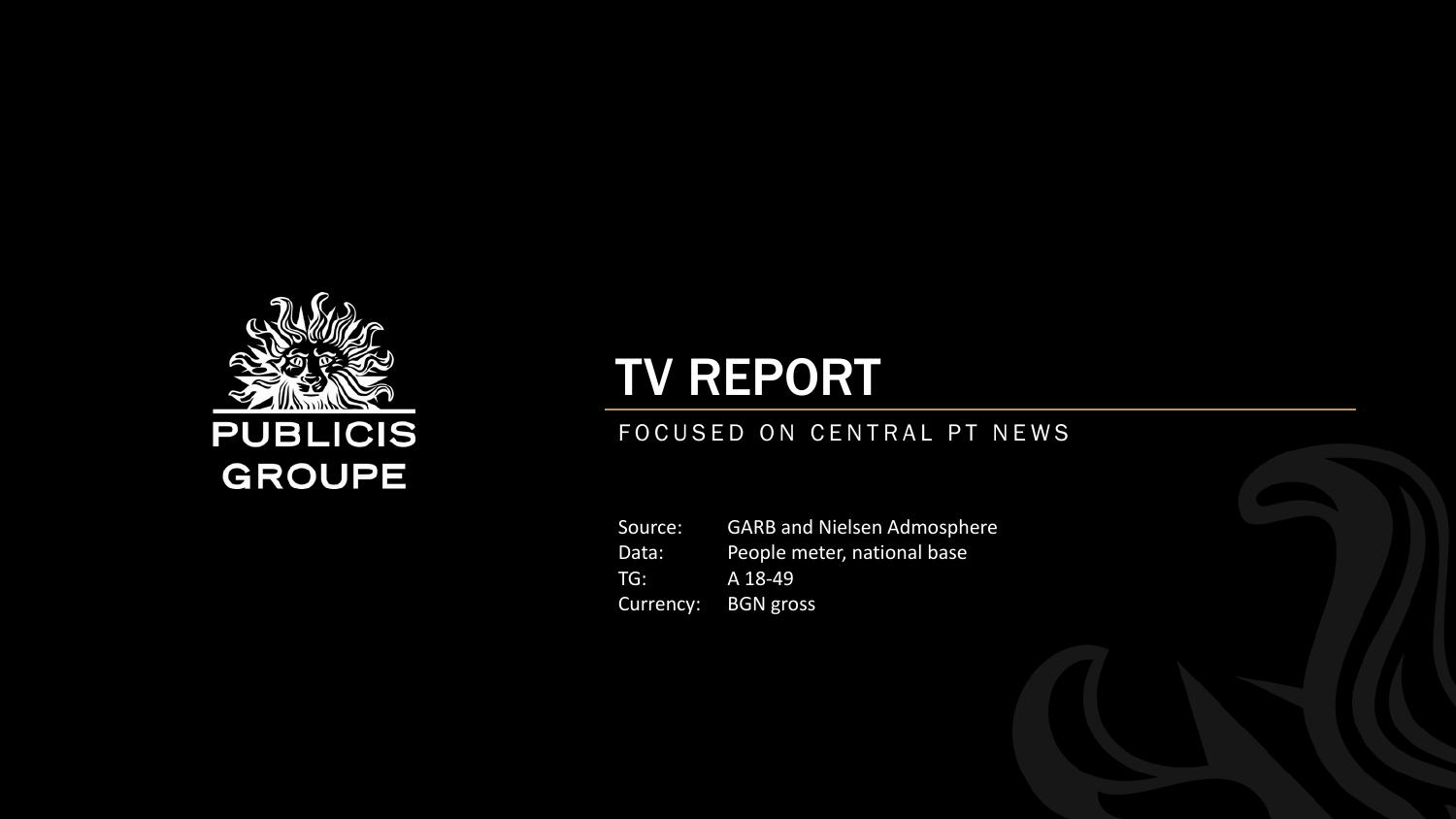## HIGHEST LIVE **AUDIENCE SINCE APRIL**

Double digit increase on YTD base.



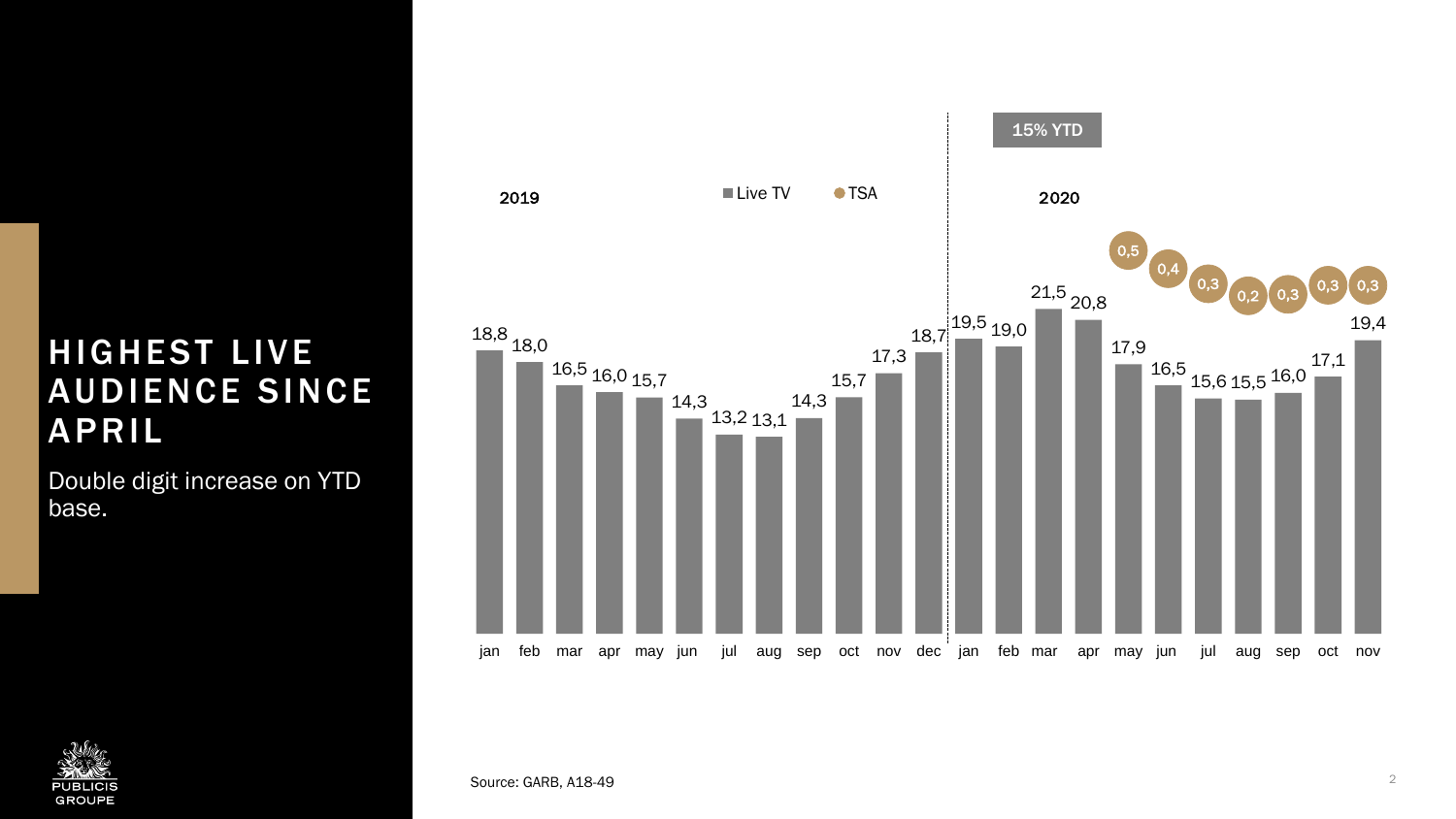## **BMG GAINED** SOME AUDIENCE ON THE ACCOUNT OF NBG IN NOVEMBER

Nova sustained stable leadership.

Kino Nova remained the top niche channel followed by bTV Comedy.





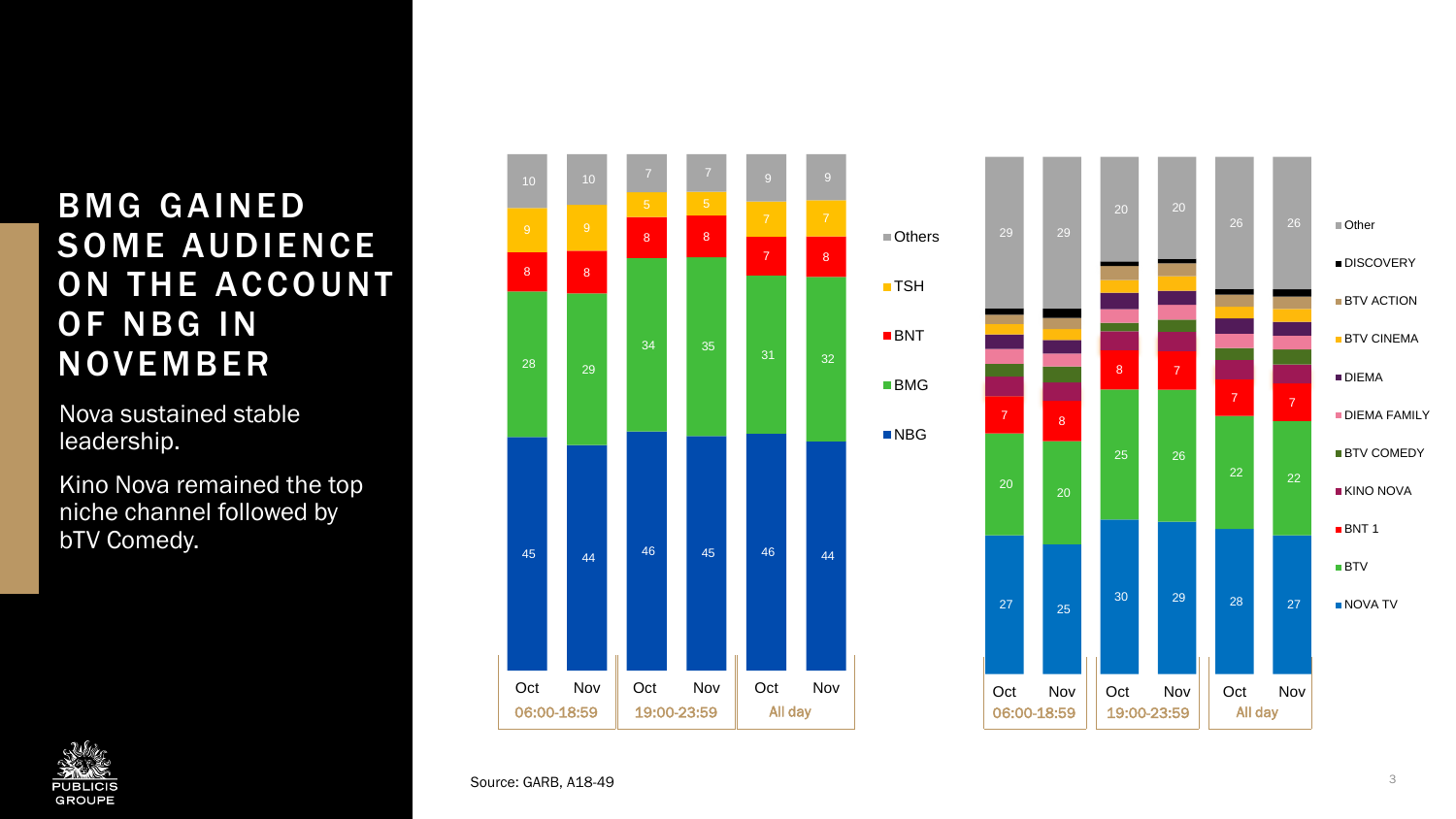## 8% HIGHER **RATING PT** AUDIENCE FOR NOVA IN NOVEMBER

bTV was closer to the Nova's audience during the weekends



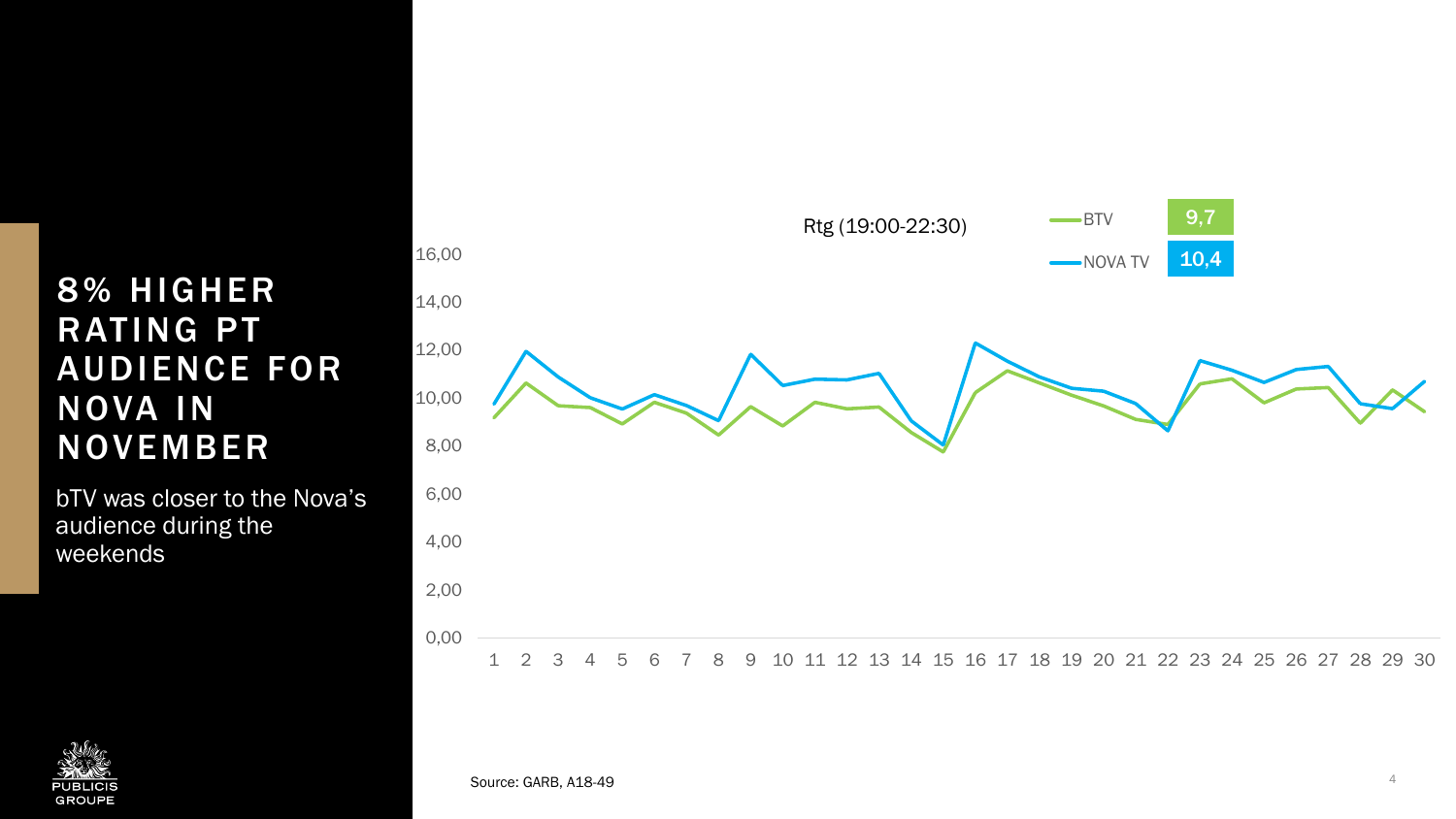# PT NEWS AUDIENCE IS GROWING STEADILY MoM

In November Nova kept at least 0.5pp higher rating than bTV every week



PT NEWS (RTG)

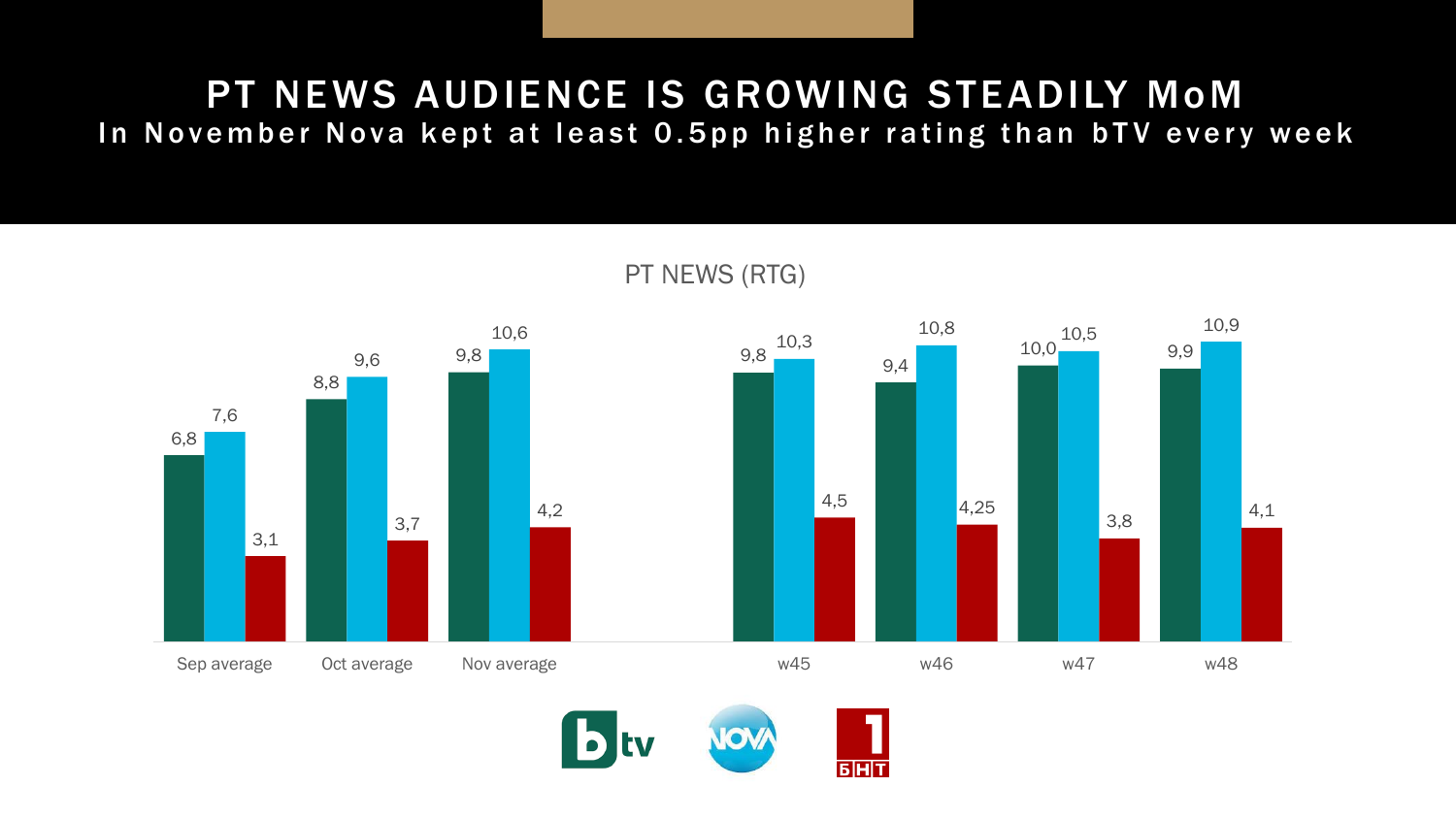#### TRP30s IN 2020 FINALLY REACHED LAST YEAR'S FIGURES Nov'20 was the most intense month in terms of TV communication P&G sustained leadership, followed by Ferrero and Naturpharma

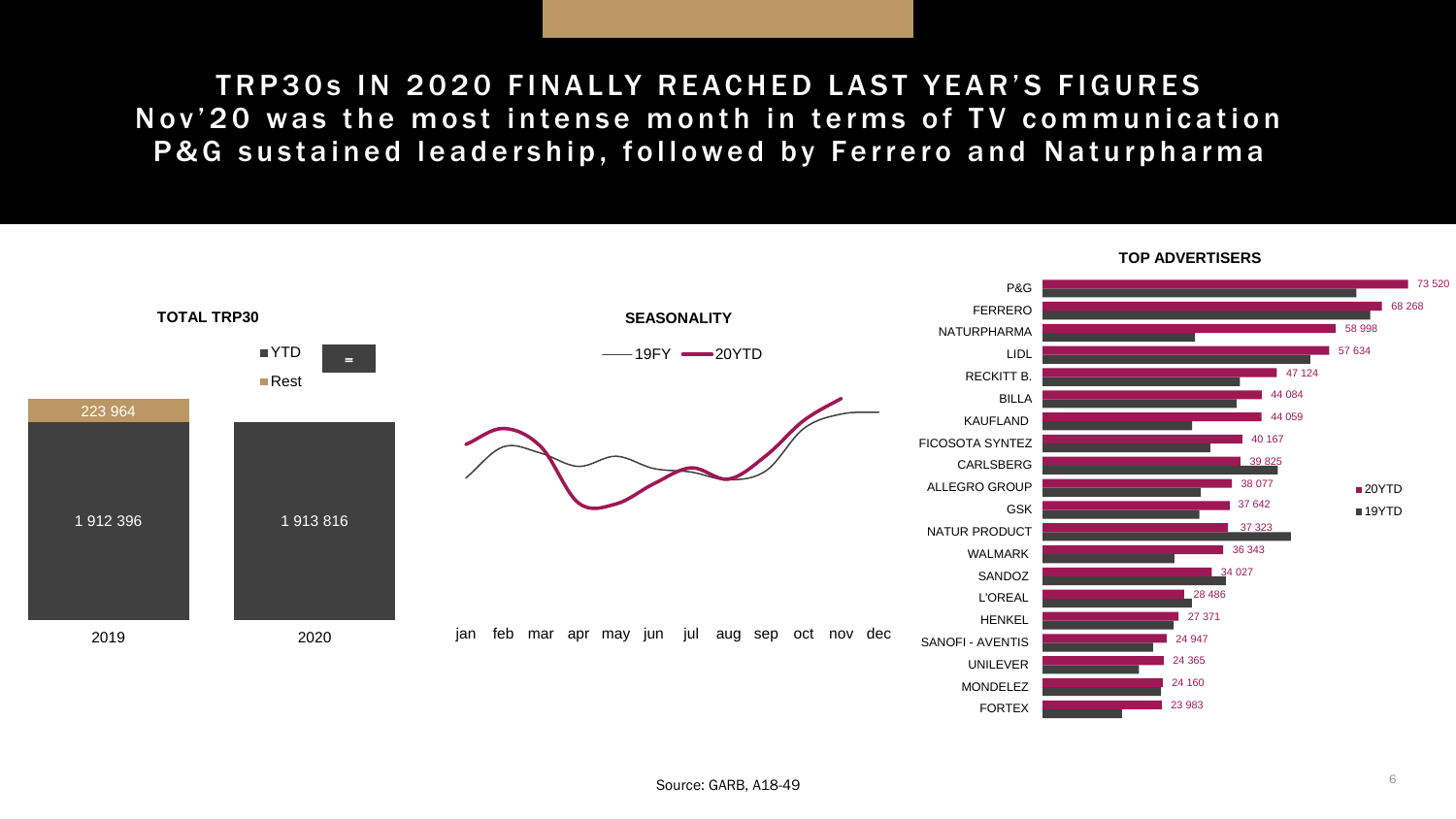## NOVA & NBG NICHE REMAINED LESS CLUTTERED THAN BTV HOWEVER, BOTH ARE CLOSE TO THE MAXIMUM

All TV groups keep higher figures compared to the lockdown period

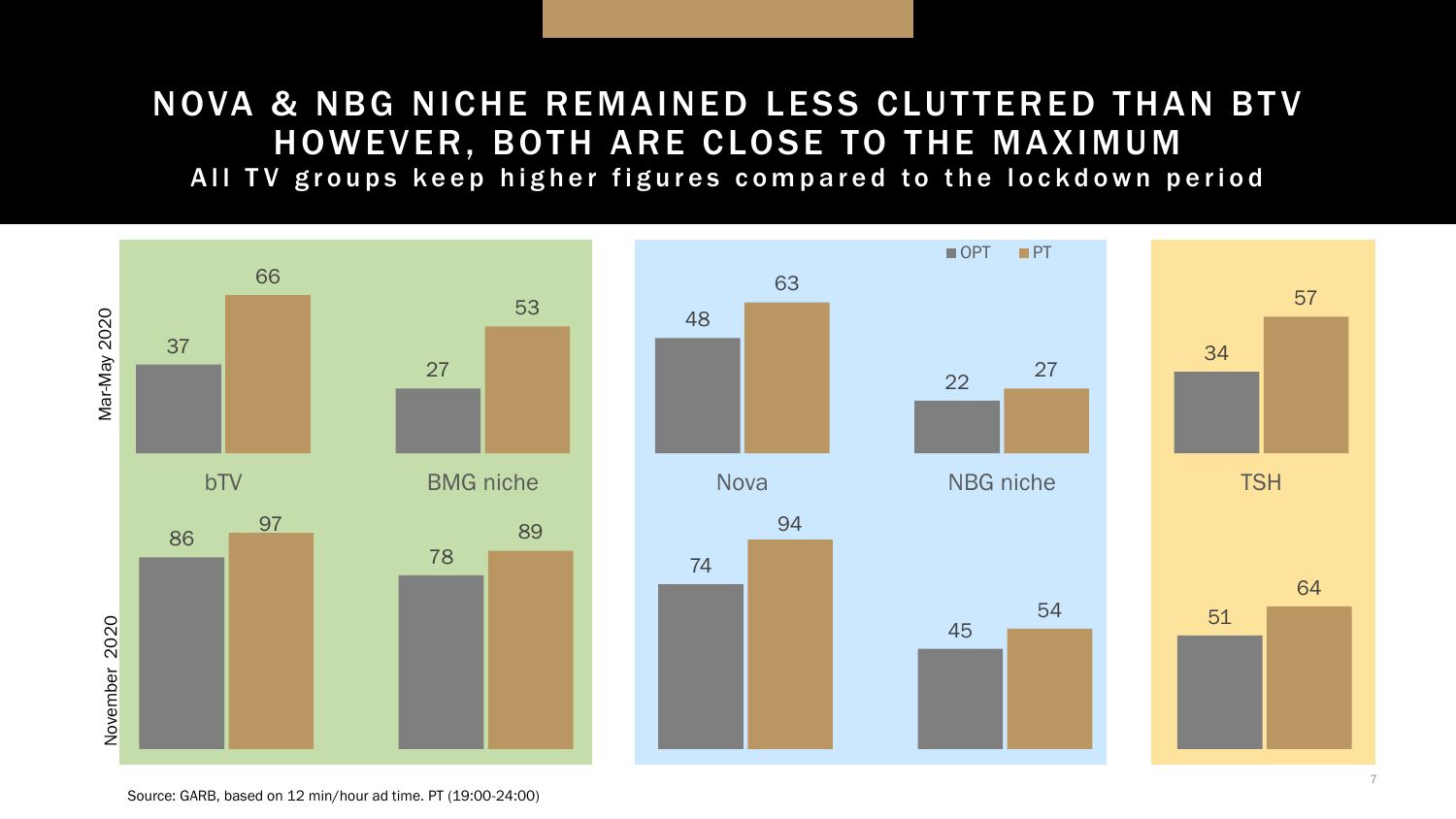

# DIGITAL REPORT

FOCUSED ON DIGITAL REVOLUTION IN A POST PANDEMIC WORLD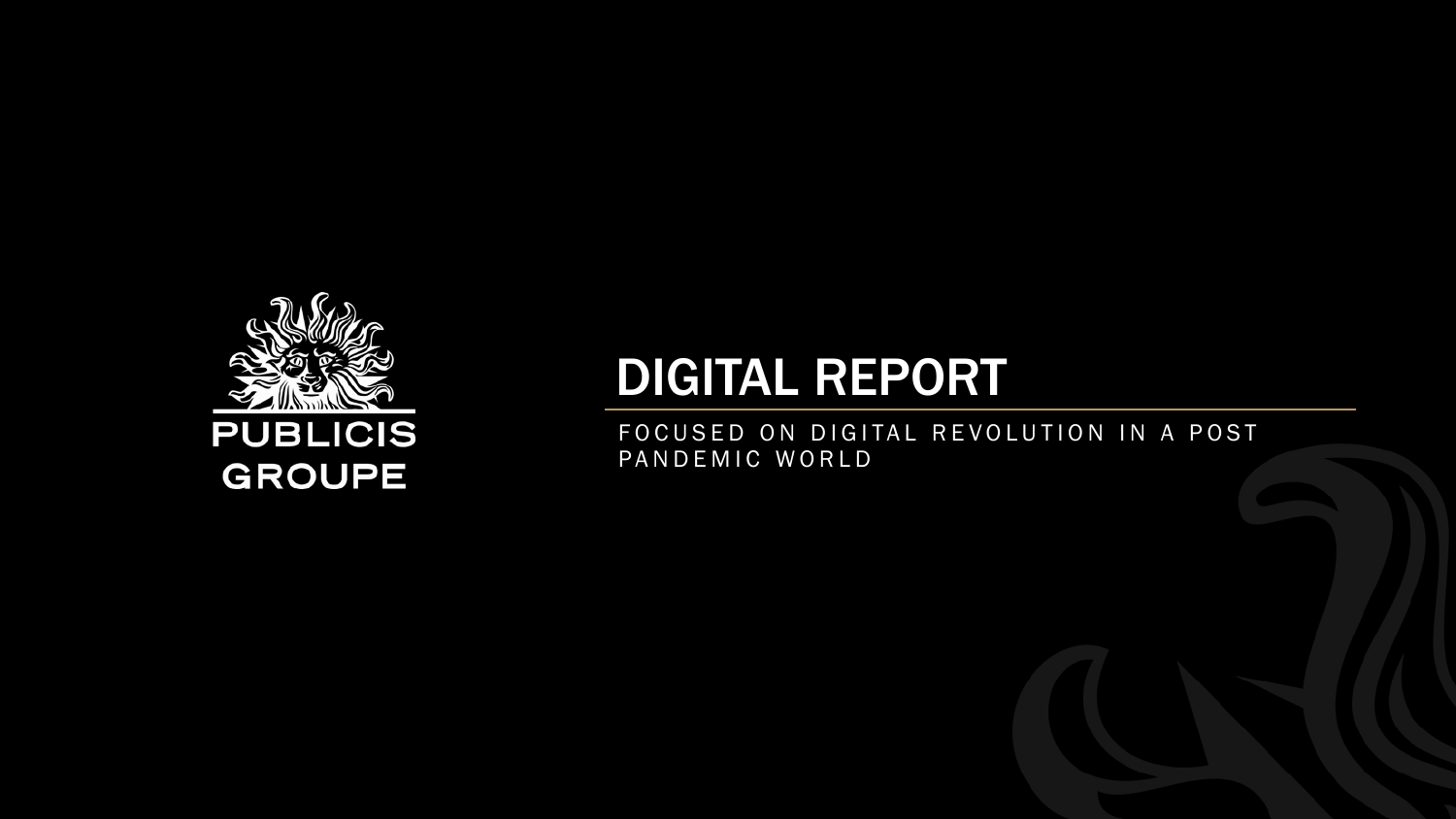# What to expect in the digital world after the crisis?

Digital nomadism, philanthropy, and sustainable development goals (SDG) will be popular keywords in 2021, and we will also see rapid changes in top technological and business innovation - all based on people's experience during the pandemic. Here are a few technology and business trends we will see in 2021.

Researchers have put many traditional clinical trials on hold, or they have shifted to a virtual structure by performing consultations online and collecting data remotely. Remote clinical trials and other changes may permanently alter pharmaceutical development.

#### Drug development **Example 1** and The United States of Prime of the Videoconferencing

Zoom, which grew from a startup in 2011 to going public in 2019, became a household name during the pandemic. Other existing large corporate tools such as Cisco's Webex, Microsoft's Teams, Google Hangouts, GoToMeeting, and Verizon's BlueJeans are also providing state-of-the-art videoconferencing systems, facilitating remote work across the globe.

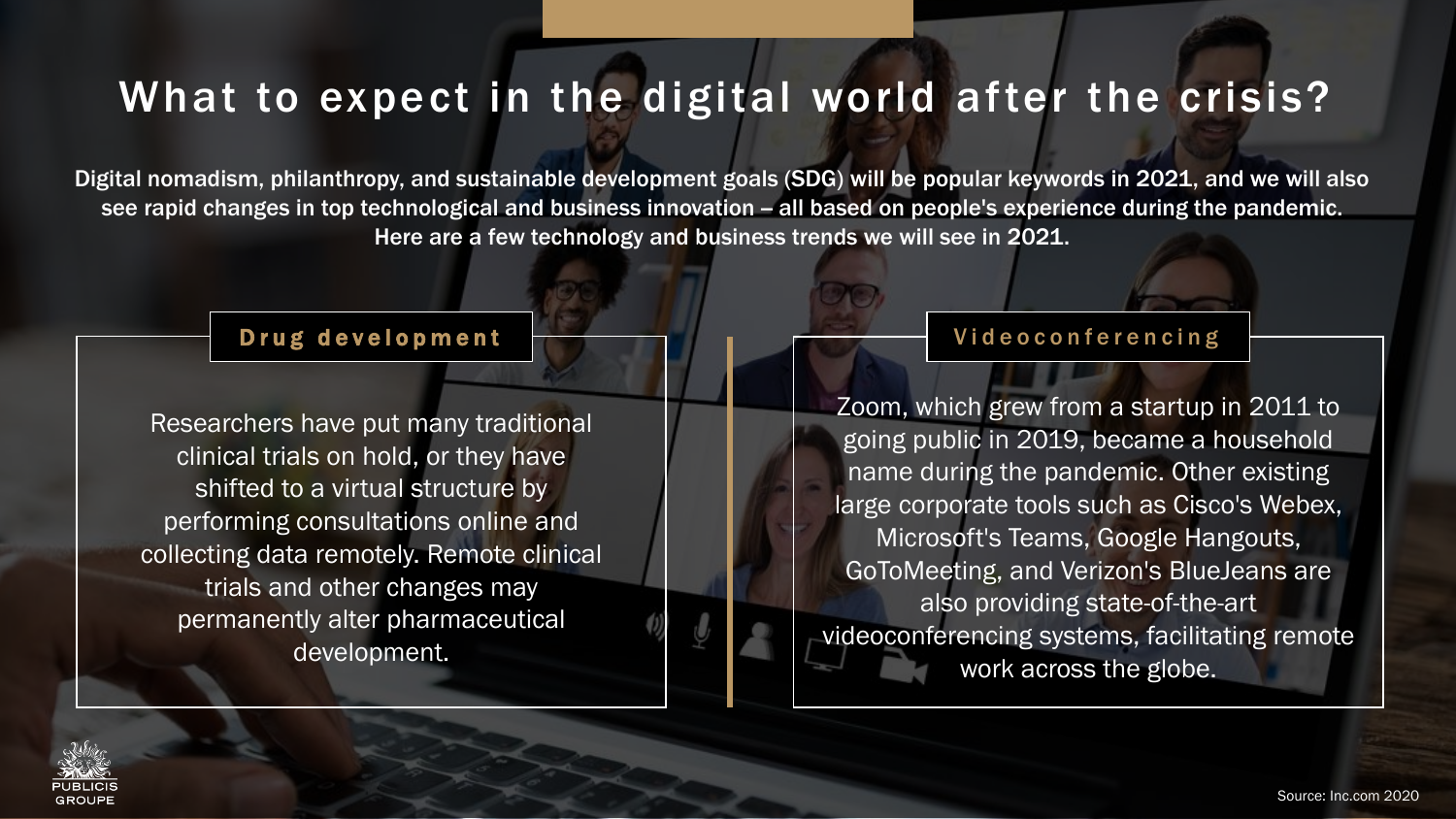# Contactless delivery & shipping remain as the new normal

China-based delivery apps like Meituan [Dianping,](https://about.meituan.com/en) which was the first company in China to implement contactless delivery in Wuhan, began using autonomous vehicles to help fulfill grocery orders to customers. While Meituan tested this technology last year, the company recently launched this service publicly.

China is not the only country looking to push robotic deliveries into its next phase. U.S.-based startups [Manna](https://www.manna.aero/), [Starship Technologies](https://www.starship.xyz/), and [Nuro](https://nuro.ai/) are tackling this problem using robotics and artificial intelligence-based applications.

**STARSHIP** 

Hungry? I can help. www.starship-modesto.com

**STARSHIP**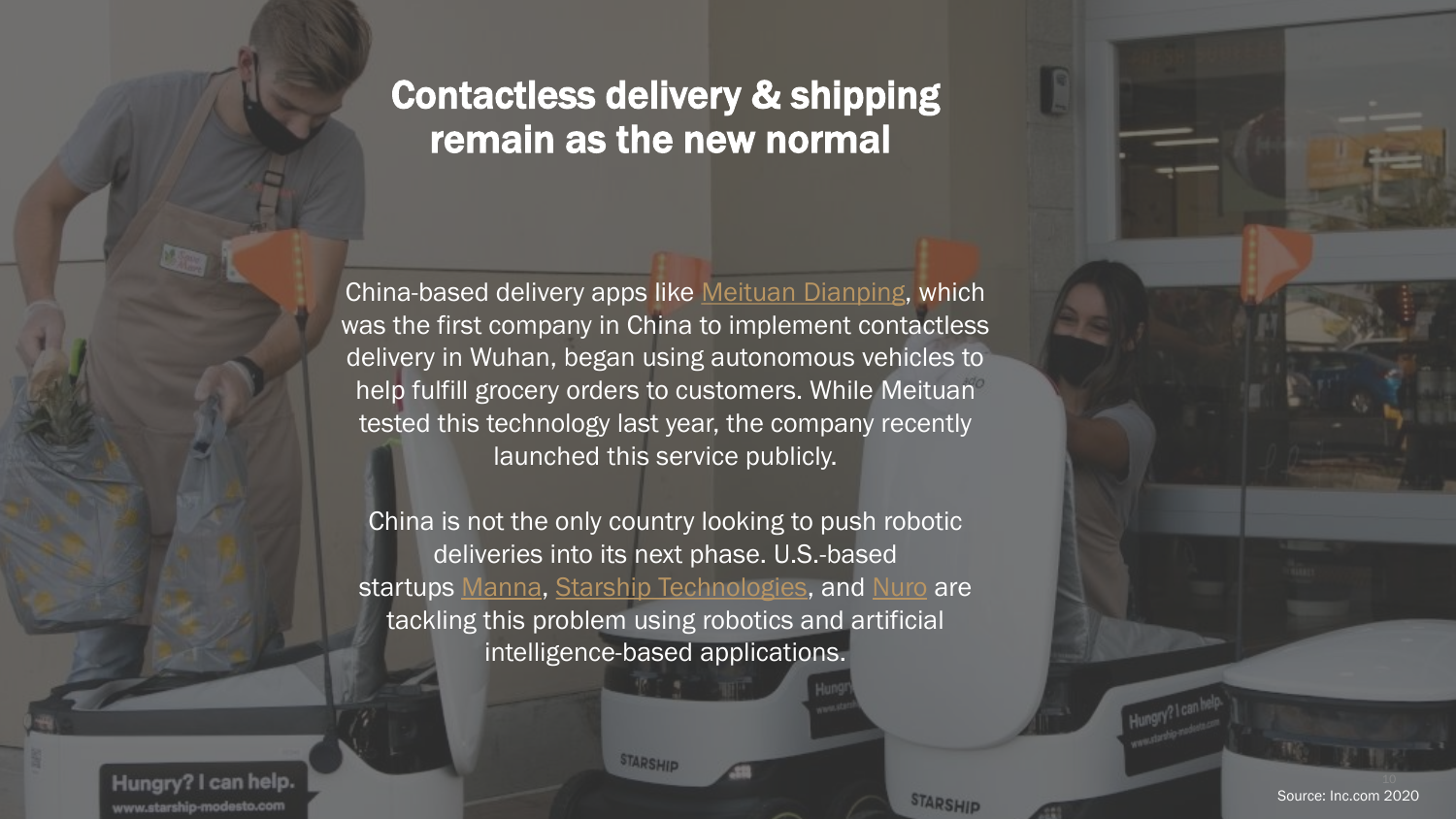# In a post pandemic world the new reality is more digitalized than ever before



Online education and elearning as part of the educational system



A.I., robotics, internet of things, and industrial automation grow rapidly



Virtual reality (VR) and augmented reality (AR) technologies usage rises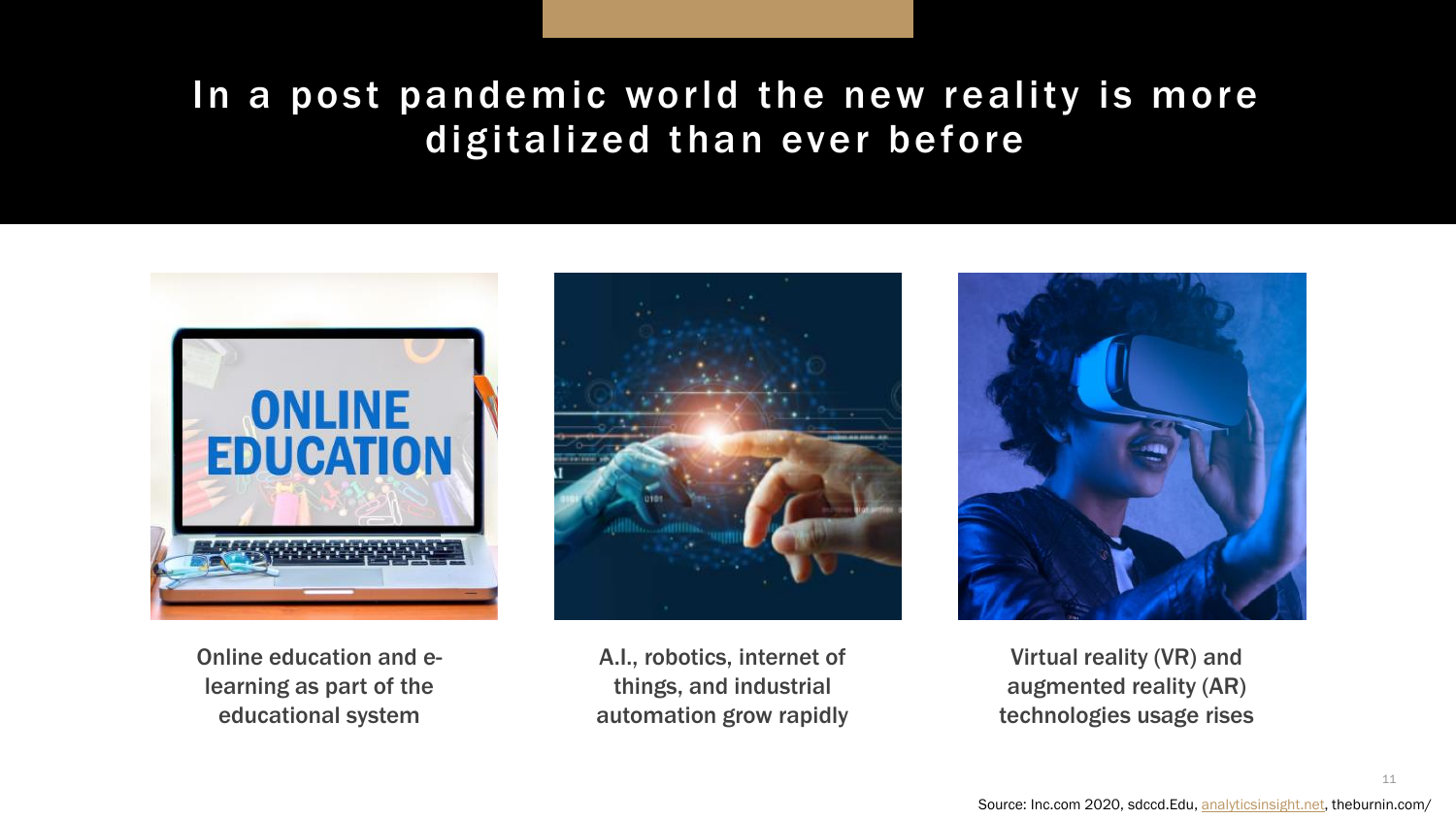# TOP 20 WEBSITES

| N               | <b>Node</b>    | <b>Real users</b> |         |           | Page views  |               |             | Time spent per user |         |         | <b>Reach-Internet</b> |        |        |
|-----------------|----------------|-------------------|---------|-----------|-------------|---------------|-------------|---------------------|---------|---------|-----------------------|--------|--------|
|                 |                | total             | pc      | mobile    | total       | pc            | mobile      | total               | рc      | mobile  | total                 | pc     | mobile |
|                 | nova.bg        | 2 2 2 1 6 7 3     | 647 324 | 2 099 161 | 32 107 954  | 11 883 313    | 20 224 641  | 0:15:56             | 0:21:25 | 0:10:15 | 47,62%                | 22,52% | 47,38% |
| 2               | abv.bg         | 2 060 800         | 240 765 | 1 414 127 | 212 008 967 | 127 492 196   | 84 516 771  | 1:54:07             | 1:56:32 | 1:04:03 | 44,18%                | 43,17% | 31,92% |
| 3               | hovini.bg      | 1915 540          | 231 247 | 891 799   | 27 698 960  | 4 130 393     | 23 568 567  | 0:15:06             | 0:26:13 | 0:12:05 | 41,06%                | 8,05%  | 42,70% |
| 4               | $\vert$ olx.bg | 1879871           | 639 011 | 1806795   | 282 457 183 | 43 169 611    | 239 287 572 | 1:32:55             | 1:03:19 | 1:14:17 | 40,30%                | 22,23% | 40,78% |
|                 | btvnovinite.bg | 1808138           | 293 518 | 1751270   | 10 680 999  | 1 552 277     | 9 128 721   | 0:05:15             | 0:07:26 | 0:04:10 | 38,76%                | 10,21% | 39,52% |
| 6.              | 24chasa.bg     | 1 660 847         | 316 020 | 1 564 717 | 26 938 834  | 7 431 242     | 19 507 592  | 0:24:04             | 0:53:01 | 0:14:50 | 35,60%                | 11,00% | 35,31% |
|                 | dariknews.bg   | 1 594 862         | 387 528 | 1 480 757 | 16 628 539  | 3 3 3 1 9 4 8 | 13 296 591  | 0:09:37             | 0:08:55 | 0:08:01 | 34,19%                | 13,48% | 33,42% |
| 8               | fakti.bg       | 1571477           | 311 904 | 1461575   | 34 408 811  | 7 003 724     | 27 405 087  | 0:30:48             | 0:35:41 | 0:25:30 | 33,69%                | 10,85% | 32,99% |
| 9               | ramar.bg       | 1 558 389         | 467805  | 1402516   | 11 377 574  | 2 607 234     | 8770340     | 0:09:54             | 0:08:46 | 0:08:04 | 33,41%                | 16,28% | 31,65% |
| 10              | dir.bg         | 1 440 113         | 360 840 | 1 276 072 | 37 887 608  | 18 405 239    | 19 482 370  | 0:36:51             | 1:17:40 | 0:19:38 | 30,87%                | 12,55% | 28,80% |
| 11              | actualno.com   | 428 597           | 266 230 | 1 295 736 | 19 621 433  | 1 613 036     | 18 008 397  | 0:15:16             | 0:20:33 | 0:12:36 | 30,62%                | 9,26%  | 29,24% |
| 12 <sup>7</sup> | blitz.bg       | 1 378 501         | 280 540 | 1 327 337 | 68 311 970  | 20 741 792    | 47 570 178  | 1:14:43             | 2:01:56 | 0:51:50 | 29,55%                | 9,76%  | 29,96% |
| 13              | bazar.bg       | 368 951           | 446 666 | 1 169 635 | 74 454 179  | 24 605 391    | 49 848 788  | 0:36:55             | 0:44:11 | 0:26:20 | 29,35%                | 15,54% | 26,40% |
| 14              | vesti.bg       | 1 340 907         | 484 052 | 1 165 299 | 20 878 930  | 7 646 527     | 13 232 403  | 0:17:57             | 0:22:37 | 0:11:15 | 28,74%                | 16,84% | 26,30% |
| 15              | marica.bg      | 1 302 892         | 118 058 | 1 281 424 | 22 929 842  | 1 697 087     | 21 232 755  | 0:24:24             | 0:19:48 | 0:22:59 | 27,93%                | 4,11%  | 28,92% |
| 16              | dnes.bg        | 1 219 413         | 237818  | 1 136 064 | 17 891 794  | 5 285 397     | 12 606 397  | 0:16:55             | 0:36:13 | 0:10:34 | 26,14%                | 8,27%  | 25,64% |
| 17              | bnr.bg         | 1 143 837         | 276 882 | 1016780   | 6 412 114   | 3 089 128     | 3 322 987   | 0:16:43             | 0:55:49 | 0:03:36 | 24,52%                | 9,63%  | 22,95% |
| 18              | vbox7.com      | 1 134 847         | 378 653 | 1 058 240 | 20 656 263  | 7 415 953     | 13 240 309  | 0:52:00             | 1:03:57 | 0:32:53 | 24,33%                | 13,17% | 23,88% |
| 19              | news.bg        | 1 111 308         | 202 107 | 1 004 411 | 10 397 392  | 2 0 31 2 63   | 8 3 6 1 2 9 | 0:10:41             | 0:15:16 | 0:08:45 | 23,82%                | 7,03%  | 22,67% |
|                 | 20 sportal.bg  | 1 096 006         | 198 049 | 1 068 156 | 46 706 128  | 9 0 1 9 5 1 4 | 37 686 614  | 0:43:40             | 1:04:14 | 0:32:54 | 23,49%                | 6,89%  | 24,11% |